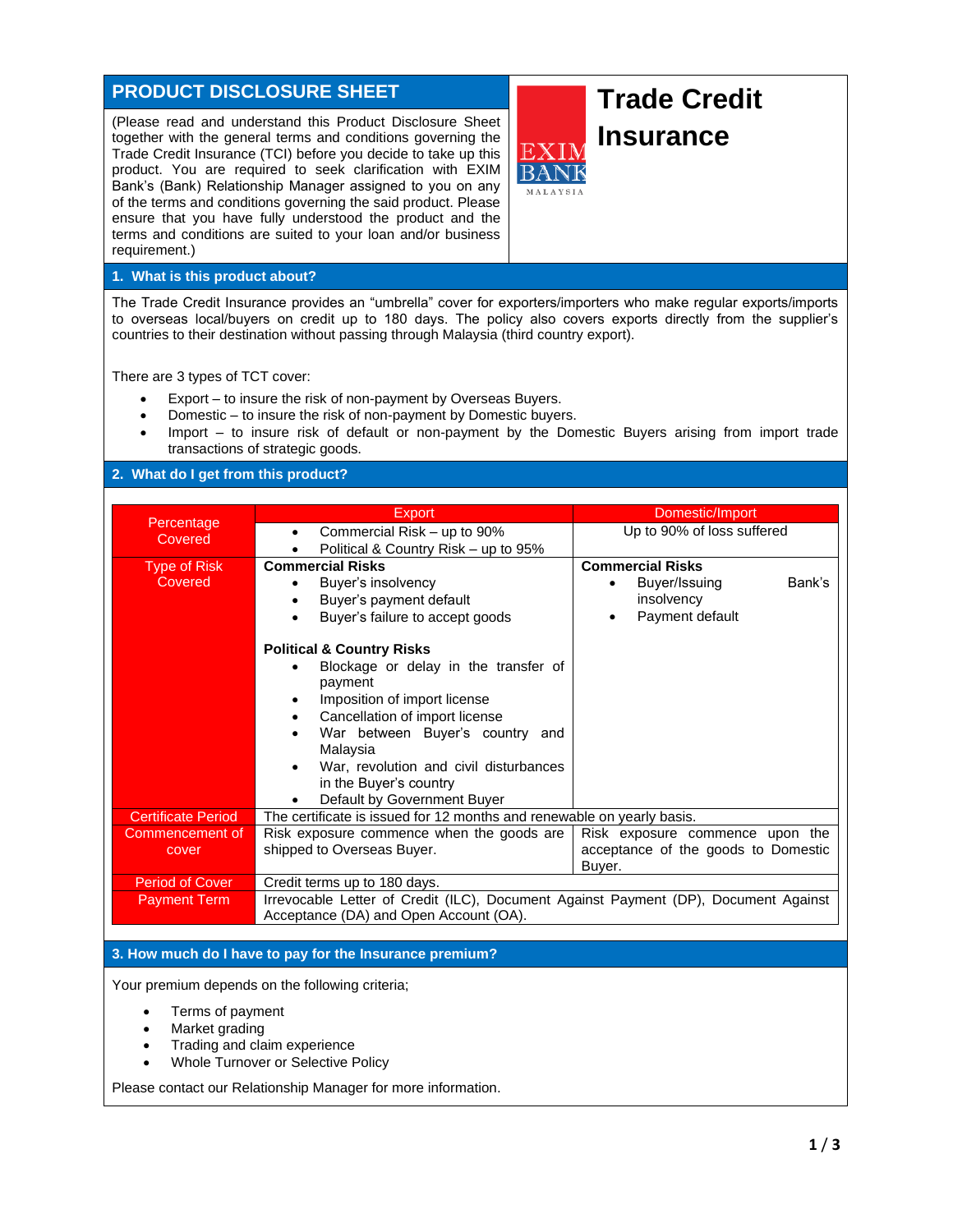#### **4. What are the fees and charges I have to pay?**

#### Where applicable;

| No. | <b>Type of Fees and Charges</b>                                                                                               | Quantum                                                                                   |
|-----|-------------------------------------------------------------------------------------------------------------------------------|-------------------------------------------------------------------------------------------|
| 1.  | <b>Export</b><br>Credit Limit Application (CLA) Fee<br>$\bullet$<br>Annual Review of Buyer<br>$\bullet$<br><b>Renewal Fee</b> | • RM250 per buyer<br>• RM250 per buyer<br>$\bullet$ RM100                                 |
| 2.  | Domestic/Import<br>Credit Limit Application (CLA) Fee<br>$\bullet$<br>Annual Review of Buyer<br>٠                             | • RM50 per buyer<br>• RM50 per buyer                                                      |
| 3.  | <b>SWIFT Charges</b>                                                                                                          | <b>RM70</b>                                                                               |
| 4.  | <b>Stamp Duty</b>                                                                                                             | RM10 in Malaysia and/or stamping<br>requirement in other jurisdiction (if<br>applicable). |
| 5.  | Postage / Delivery Charges                                                                                                    |                                                                                           |
|     | Local Party<br>Normal Mail<br>$\bullet$<br><b>Registered Mail</b><br>٠<br>Courier / Hand delivery                             | Min.RM3<br>Min.RM6<br>Min.RM7                                                             |
|     | <b>Foreign Party</b><br>Normal Mail<br>$\bullet$<br><b>Registered Mail</b><br>٠<br>Courier                                    | Min.RM4<br>Min.RM8<br>Min.RM50 - varies on location                                       |

Please request from your Relationship Manager for the Bank's Standard Fees and Charges on Conventional Products and Services. If there are any changes in fees and charges that are applicable to your facility, the Bank will notify you at least 21 calendar days prior to the effective date of implementation.

**5. What if I fail to fulfill my obligation?**

Your insurance policy can't be enforced. Hence, the business transaction is not covered by us.

**6. Can I cancel the Insurance Policy?**

You may cancel your policy at any time by giving written notice to us.

**7. What will happen to my premium upon cancellation of the policy?**

You are entitled for a refund of the premium based on unexpired period of Insurance subject to terms and conditions of the policy.

**8. What do I need to do if there are changes to my contact details?**

- a) It is important that you inform the Bank of any changes to your contact details to ensure that all correspondences reach you in a timely manner.
- b) You may inform the Bank such changes via various channels of communication such as the website or call centre at 03-2601 2000.

#### **9. Where can I get an assistance and redress?**

| If you wish to complaint on the product or services<br>provided by us, you may contact us at:                                                                 | If your query or complaint is not satisfactorily resolved by<br>us, you may contact Bank Negara Malaysia LINK or<br>TELELINK at: |
|---------------------------------------------------------------------------------------------------------------------------------------------------------------|----------------------------------------------------------------------------------------------------------------------------------|
| Head, Corporate Communication Department<br>Export-Import Bank of Malaysia Berhad<br>Level 1, EXIM Bank, Jalan Sultan Ismail,<br>50250 Kuala Lumpur, Malaysia | Blok D, Bank Negara Malaysia,<br>Jalan Dato' Onn,<br>50480 Kuala Lumpur<br>Tel: 1-300-88-5465                                    |
| Tel: +603-26012000                                                                                                                                            | Fax: +603-2174 1515                                                                                                              |